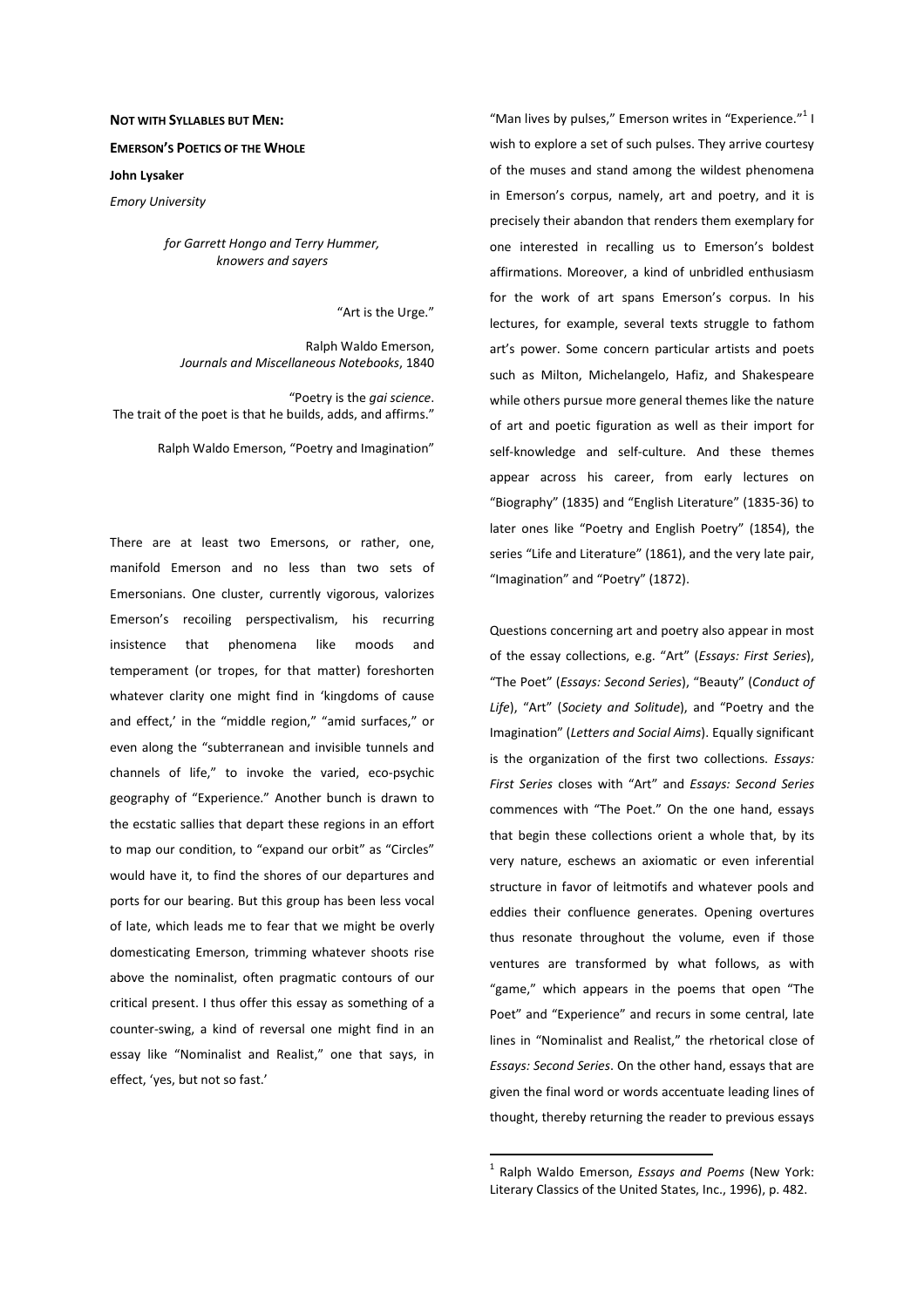with an eye for their more salient concerns, even if the closing essay foregoes a summation, as with "Art," e.g. when it invokes an "aboriginal power," which recalls the "aboriginal Self" of "Self-Reliance."<sup>2</sup> Or consider the claim that art should "throw down the wall of circumstance on every side," which recalls complementary thoughts in "Circles," e.g. the "only sin is limitation."<sup>3</sup> It is thus noteworthy that two of Emerson's most significant collections give pride of place to two essays focused upon the power of art and poetry.<sup>4</sup>

In Emerson's writings on art and poetry, poetry is the favored child, though in a qualified sense, as we will see. Besides being a poet in his own right, Emerson also edited *Parnassus* in 1875, a collection of poems that he copied out over the years from the likes of Herrick, Wordsworth, and Shakespeare, as well as the occasional woman poet, for example, Julia Ward Howe, Lady Anne Lindsay, and a Mrs. Barbauld.<sup>5</sup> Also, *Representative Men* gives us essays on Shakespeare ("or, the Poet") and Goethe ("or, the Writer"), but none on sculptors or painters, though he praises sculpture in the late lecture, "Art," which he delivered several times between 1861 and 1869. And yet, in order to offer this praise, he quotes, in full, a nine-stanza poem by the English poet, John Sterling, and closes the lecture with that poem,

 $\overline{a}$ 

5 A review of *Parnassus* indicates Emerson's conception of gender. The text is arranged thematically. Under "Human Life," one finds the sub-topics "Home, Woman, Love, Friendship, Manners, Holy Days, Holidays." Under "Contemplative – Moral – Religious," one finds the subtopics "Man, Virtue, Honor, Time, Fate, Sleep, Dreams, Life, Death, Immortality, Hymns and Odes." This suggests that Emerson understands men and women to have distinct temperaments or ways of inhabiting the cosmos, and that each is fitted for different subject matters. But that is an issue for another time.

thus giving the final word to poetry.<sup>6</sup> But most importantly, none of Emerson's remarks on painting or sculpture rise to the rhapsody of "The Poet," where we read that a poet is the "principal event in chronology" and the "true and only doctor," that poetry is "true science," and that poets are "liberating gods." For Emerson, then, poetry, though not exclusively, best exemplifies the transformative power of art.

Because Emerson finds poetic language so remarkable, I want to come to terms with his assertions on its behalf, to determine why, on his view, poetry is healing and liberatory, and to determine how it manages such remarkable feats. To that end, I will focus on the "The Poet" from *Essays: Second Series.* Presuming that "Poetry and Imagination" (1875) was in part assembled by his daughter, Ellen, and his literary executor, James Elliot Cabot, "The Poet" marks Emerson's most sustained treatment. Moreover, Emerson's feel for poetic figuration does not dramatically change over the course of his career.<sup>7</sup> But "The Poet" has its limits. Notably, it offers few concrete analyses of how poetic language achieves (or approximates) its end. Other texts must come into play, therefore, including various poems (or parts of poems), though not necessarily Emerson's own.

"Poetry," Emerson writes in a lecture of 1841, "finds its origin in that *need of expression* which is a primary impulse of nature."<sup>8</sup> "The Poet" from 1844, elaborates:

 $\overline{a}$ 

8 Ralph Waldo Emerson, *The Early Lectures of Ralph Waldo Emerson. Volume III: 1838-1842* (Cambridge: Harvard University Press, 1972), pp. 348-349.

<sup>&</sup>lt;sup>2</sup> Ibid., p. 434, 268.

<sup>&</sup>lt;sup>3</sup> Ibid., p. 437, 406.

<sup>4</sup> Note also that the last collection, *Letters and Social Aims*, opens with "Poetry and the Imagination," though I hesitate to make too much of that volume given how much of its shape is due to hands other than Emerson's. For a detailed account of the book's editorial history, see Ronald Bosco's massive historical introduction to Volume VIII in *The Collected Works of Ralph Waldo Emerson* (Cambridge: Harvard University Press, 2010).

<sup>6</sup> Ralph Waldo Emerson, *The Later Lectures of Ralph Waldo Emerson. Volume II: 1855-1871* (Athens, Georgia: University of Georgia Press, 2001), pp. 224-225.

<sup>7</sup> Both "The Poet" (1844) and "Poetry and English Poetry" (1854), for example, present poetry as the true science, and precisely because it finds unity beneath change, wholeness across nature's diverse forms and trajectories. (Notably, "Poetry and Imagination" concurs.) In order to further defend the claim that Emerson maintains a consistent (which is not to say identical) conception of poetry throughout his career, throughout I will illustrate agreements between texts of different periods, although I will not call particular attention to this agreement, if only because there are more interesting matters to discuss.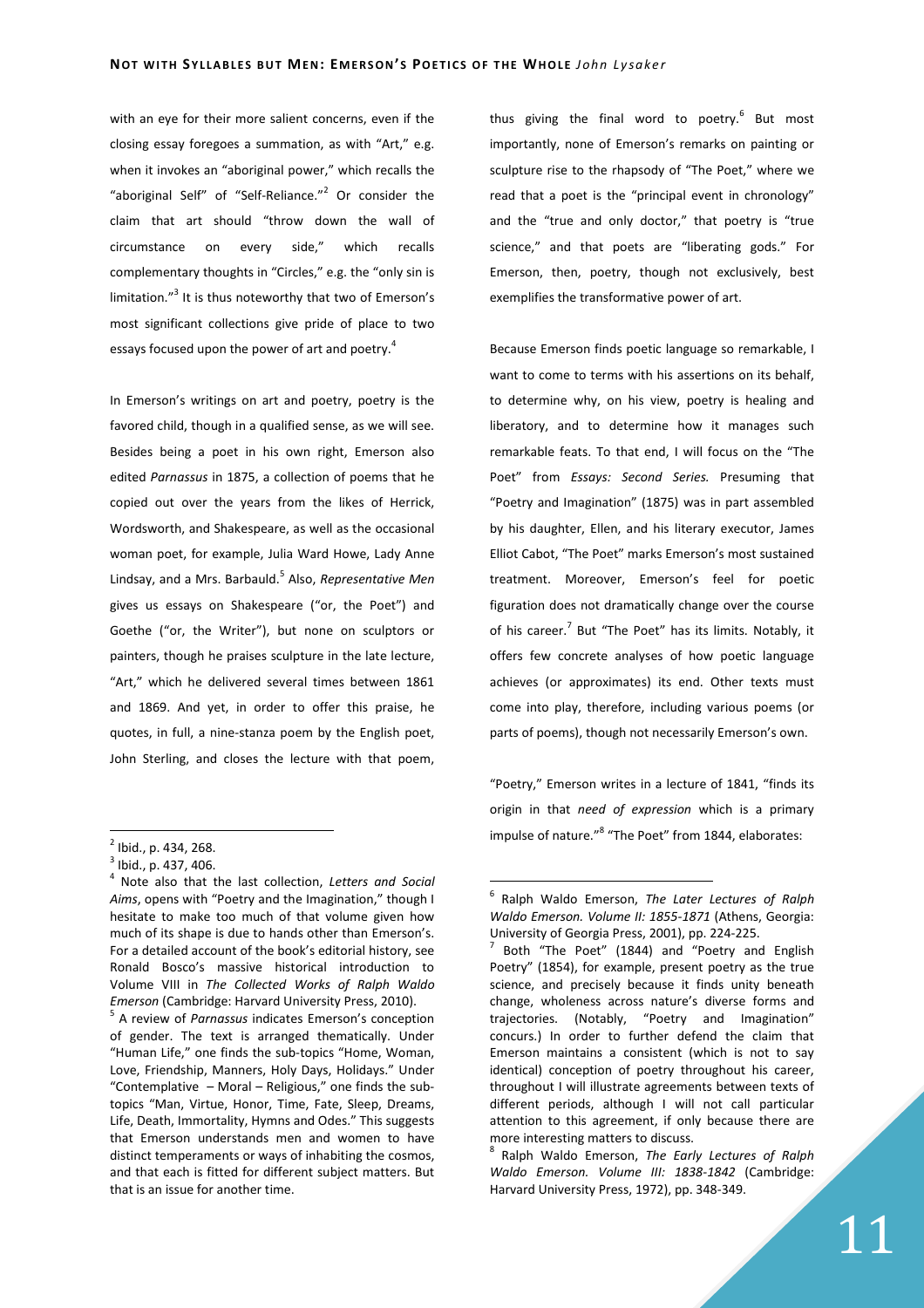For all men live by truth, and stand in need of expression. In love, in art, in avarice, in politics, in labor, in games, we study to utter our painful secret. The man is only half himself, the other half is his expression.<sup>9</sup>

I begin with these remarks because a perceived need lies at the heart of Emerson's high esteem for poets. Humans, he believes, must manifest their character, express it in a wealth of performances, a wealth equal to the richness of that character, or they suffer – "That man is serene who does not feel himself pinched and wronged by his condition but whose condition in general and in particular allows the utterance of his mind; and that man who cannot utter himself goes moaning all the day."<sup>10</sup> Where Adam Smith sees an innate need to truck, barter, and exchange, Emerson sees a broader trajectory: a need to find one's character written into the world that one inhabits.<sup>11</sup>

Notably, this broader trajectory is at once intellectual and practical. It begins in actions: gardening, clothing, what we buy and where, and so forth. But it culminates in a recognition of the truth of those actions, that is, the expression we seek must successfully reflect us back to ourselves, and for that, we need words. In his concept of expression, therefore, Emerson weds a sense of human restlessness, what Nietzsche later presents as pro-active desires, with the desire to understand that Aristotle finds integral to being human. And it is within that braid of lack and burgeoning surplus that the need for poetry germinates.

Unfortunately, most fail to find adequate expression. "We but half express ourselves," says "Self-Reliance," "and are ashamed of that divine idea which each of us

9 Emerson, *Essays and Poems*, p. 448.

represents. $12$ <sup>12</sup> The problem is not merely one of cowardice, however. As the essay "The Poet" explains: "but the great majority of men seem to be minors, who have not come into possession of their own, or mutes, who cannot *report the conversation they have had with nature*."<sup>13</sup> This remark is interesting in at least two ways (or three, since it offers a poetic redirection of Kant's claim that pre-enlightenment culture and character has not yet reached maturity or *Mündigkeit*). First, it suggests that many of us, even courageous ones, lack the ability to express all that we are. Second, we now have a better sense of what "expression" (and what a human life) entails: a manifestation of our character as it arises within an ongoing conversation with nature. What is to be expressed is not some internal state of affairs but the truth of our character as it appears to us, as it is disclosed in what the essay "Experience" terms "the world I converse with in the city and in the farms."<sup>14</sup> To be precise, Emerson denies neither interiority, i.e. manifold self-relations like feeling inspired or self-trust, nor its influence. Rather, his claim is that interiority bears the impress of manifold worldly relations such that the truth of our condition is the whole in which the genuine character of all our relations appears. In this at least, Emerson is thoroughly Hegelian: "The true is the whole. $''^{15}$ 

Let me underscore that the issue before us is one of genuine relation. The whole that is the true is not an undifferentiated unity, some perpetually congealing globe of divine essence. Instead, it involves multiple interactions and the differences (and the differentiation) those interactions presume. Moreover, for Emerson, as

 $\overline{a}$ 

<sup>10</sup> Emerson, *The Early Lectures of Ralph Waldo Emerson. Volume III*, p. 349.

<sup>&</sup>lt;sup>11</sup> This need and Emerson's proposals for addressing it are the principal concern of my *Emerson and Self-Culture* (Bloomington: Indiana University Press, 2008). For Smith's observation, see *Wealth of Nations* (Indianapolis: Liberty Fund, 1981), p. 25.

<sup>12</sup> Emerson, *Essays and Poems*, p. 260.

 $^{13}$  Ibid., p. 448 – emphases added.

<sup>14</sup> Ibid., p. 491.

<sup>15</sup> G.W.F. Hegel, *Phenomenology of Spirit*, trans. A.V. Miller (Oxford: Oxford University Press, 1977), p. 11. Emerson's sources for metaphysical holism are no doubt manifold (as are Hegel's), drawing from neo-Platonic thought and Vedanta. I note this to underscore Buell's important insistence that Emerson's thought springs from and wishes to return to world culture and neither from nor towards a purely domestic let alone exceptionalist discussion. Lawrence Buell, *Emerson* (Cambridge: Harvard University Press, 2003).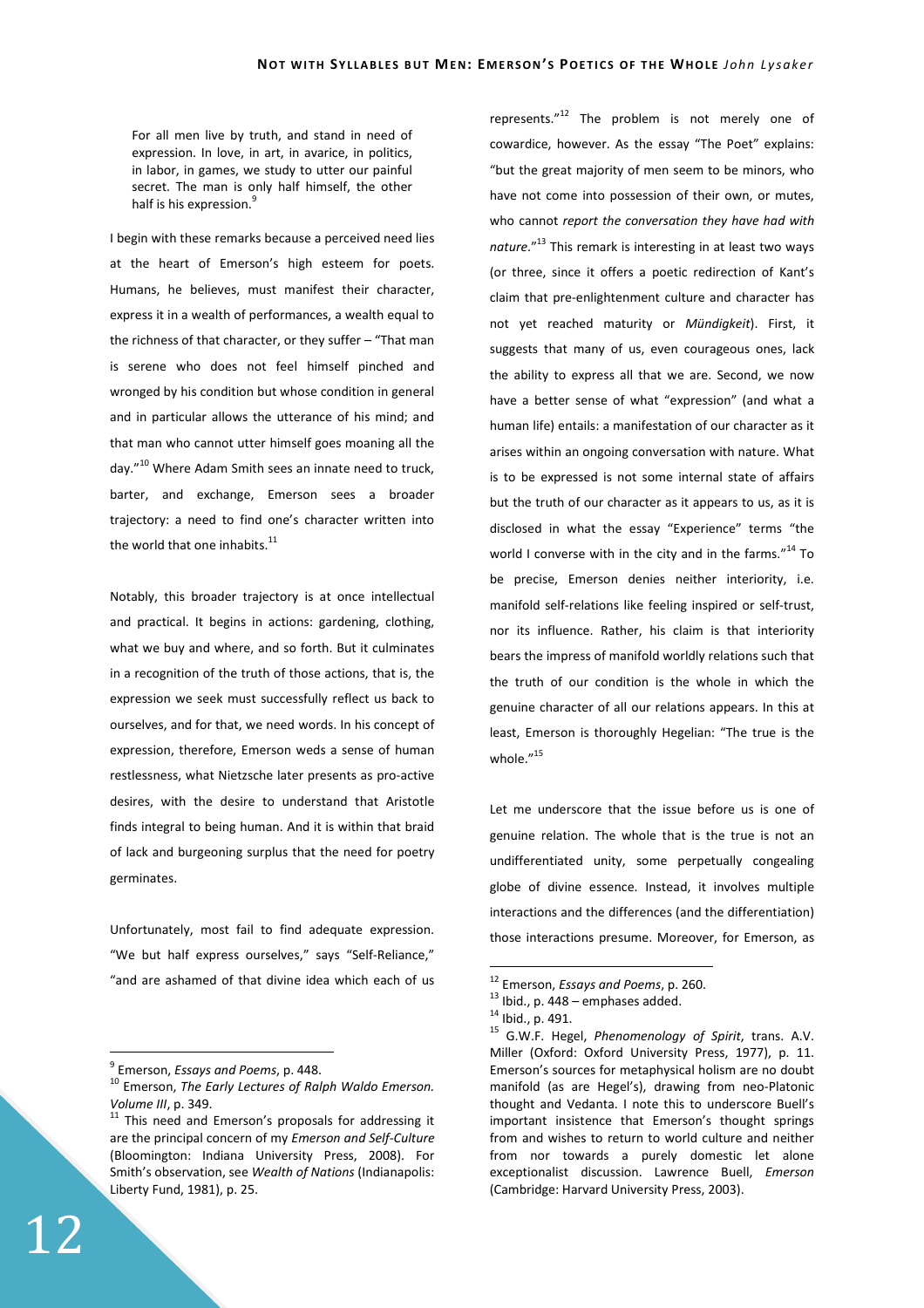for Hegel, our thicket of relations relentlessly becomes, as does all of nature.

That rushing stream will not stop to be observed. We can never surprise nature in a corner; never find the end of a thread; never tell where to set the first stone. … If anything could stand still, it would be crushed and dissipated by the torrent it resisted, and if it were a mind, would be crazed; as insane persons are those who hold fast to one thought, and do not flow with the course of nature. $1$ 

Bringing this thought from "The Method of Nature" into the task of self-expression, we could say, therefore, that our expressions must keep pace with our perpetual expression, for each marks an expression whose truth must be found.

All is progress, and ascension, and metamorphosis. Chyle becomes blood, bone, tooth, nail, hair, skin, according to exigency, and, so, over the animal, its soul runs out to the expression and incarnation of all its inmost self – as is the bird to the bird's nest. We have not seen the bird till we have seen its egg and its nest. The nest is part of the bird, so is of man the house, the temple, the garden, the laboratory, the school, the state house, the theater, the Academy of Music.<sup>17</sup>

This thought from the 1861 lecture "Art" suggests that each new manifestation potentially unveils a new side of our character. If we are to give voice to our existence, therefore, manifest and recognize it for what it is, we must learn to track ourselves wherever we go, even into that very tracking. And so, we who are cowards, or minors, or mutes (or all of the above), come to rely on poets. "For, the experience of each new age requires a new confession, and the world seems always waiting for its poet."<sup>18</sup>

 $\overline{a}$ 

But how does poetry pursue this task? "The Poet" replies: "the poet … re-attaches things to nature and the Whole..."<sup>19</sup> What we lack and what the poet offers is a sense for the whole drama to which we belong.

Every man should be so much an artist, that he could report in conversation what had befallen him. Yet, in our experience, the rays and appulses have sufficient force to arrive at the senses, but not enough to reach the quick, and compel the reproduction of themselves in speech. The poet is the person in whom these powers are in balance, the man without impediment, who sees and handles that which others dream of, *traverses the whole scale of experience*, and is representative of man, in virtue of being the largest power to receive and to impart.<sup>20</sup>

We know parts and many of us can analyze them, naming the qualities of things, some primary, most less so, tracing consequents back to their antecedents in discrete ecologies of cause and effect, but most cannot bring together work and play, body and mind, human and animal, life and death, the terrestrial with the celestial. That requires what "Circles" names a "bolder generalization" that takes up diverse accounts and finds in their pools and eddies broader phenomena. $^{21}$ 

Let's consider some examples. The first comes from Heraclitus, whom Emerson names and implicitly quotes in the first paragraph of "The Poet."

But the highest minds of the world have never ceased to explore the double meaning, or, shall I say, the quadruple or the centruple, or much more manifold meaning, of every sensuous fact: Orpheus, Empedocles, Heraclitus, Plato,

<sup>16</sup> Emerson, *Essays and Poems*, p. 119.

<sup>17</sup> Ralph Waldo Emerson, *The Later Lectures of Ralph Waldo Emerson. Volume II: 1855-1871* (Athens, Georgia: University of Georgia Press, 2001), p. 221.

<sup>18</sup> Emerson, *Essays and Poems*, p. 450. At least two senses of expression are now in play. One is appropriate to the way in which human character is expressed through action while the other binds appearance and reality to ongoing events of nature, e.g. in the neo-Platonic thought of emanation. And yet, because Emerson regards our need to express ourselves as yet another manifestation of nature (one that is thereby

continuous with it), the distinction should not be substantialized.

<sup>19</sup> Emerson, *Essays and Poems*, p. 455.

 $20$  Ibid., p. 448 – emphases added. In the Preface to *Parnassus*, Emerson writes: "The poet demands all gifts, and not one or two only. Like the electric rod, he must reach from a point nearer to the sky than all surrounding objects, down to earth, and into the wet soil, or neither is of use." Ralph Waldo Emerson, *Parnassus* (Boston: James R. Osgood and Company,1874), p. viii.

<sup>&</sup>lt;sup>21</sup> Note that with regard to such expansions, "Circles" also defers to literary works. "Literature is a point outside our hodiernal circle, through which a new one may be described. The use of literature is to afford us a platform whence we may command a view of our present life, a purchase by which we may move it." Emerson, *Essays and Poems*, p. 408.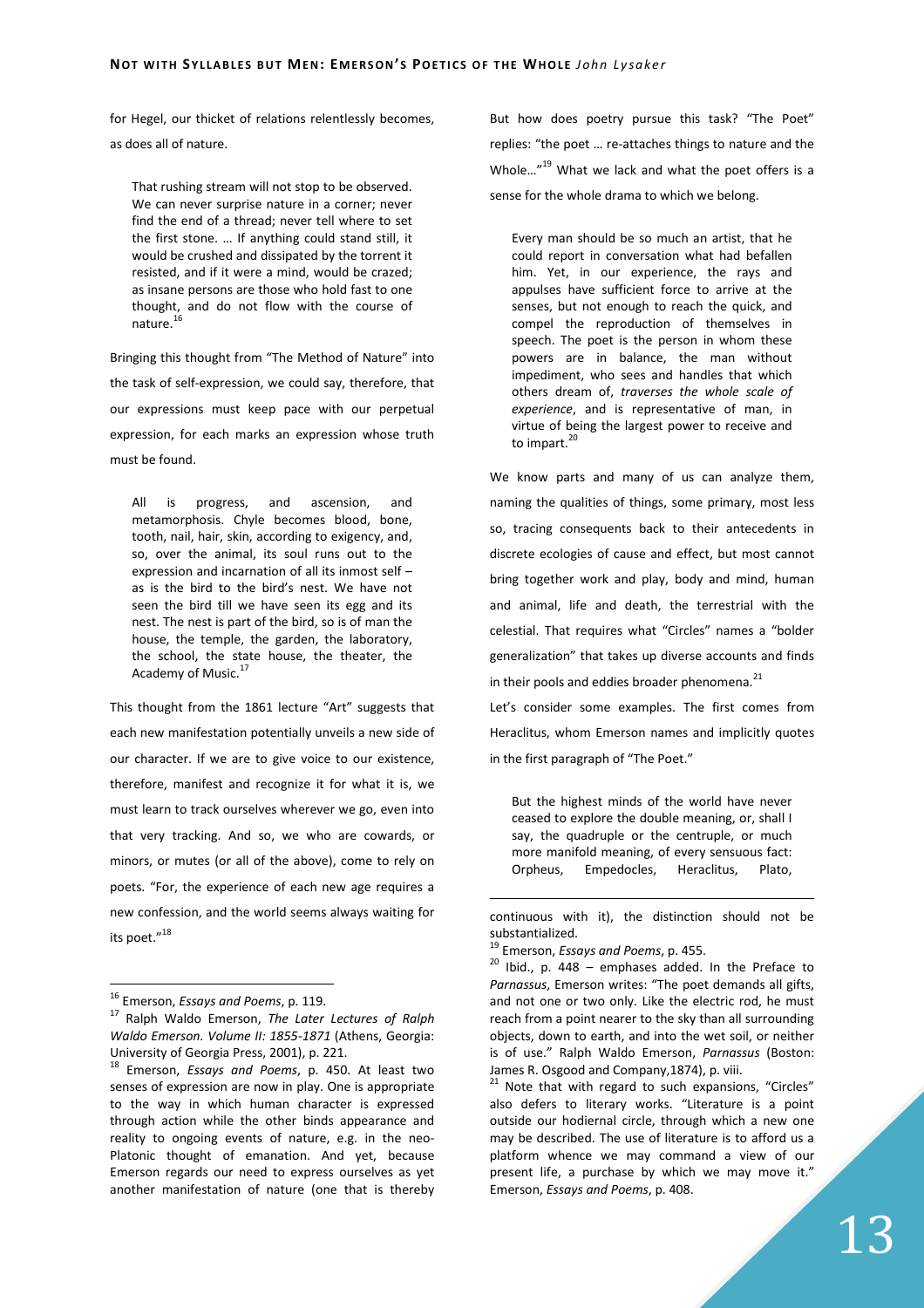Plutarch, Dante, Swedenborg, and the masters of sculpture, picture, and poetry. For we are not pans and barrows, nor even porters of the fire and torch-bearers, but children of the fire, made of it, and only the same divinity transmuted, and at two or three removes, when we know least about it. $^{22}$ 

Emerson follows Heraclitus and uses "fire" as a universal figure, one whose manifold meaning names a basic character of all things and sets us along a continuum with everything that comes to be and passes away, and insistently so – we are not pans or barrow or porters but "children of the fire, made of it."<sup>23</sup>

One way that poets re-attach things to the whole thus involves universal symbols that purport to name something essential in all things. This means, of course, that for Emerson, "poetry" names the figurative power of language not simply verse. Whenever symbol, allegory, metaphor, metonymy, or synecdoche operate, the gesture is poetic on Emerson's terms. (This is why Plato proves a poet: cave, chariot, divided line, the *demiurgos* slapping form onto matter.)

Note, however, the origin of such figuration: the selfsame conversation with nature that each tries to grasp. "Things admit of being used as symbols, because nature is a symbol, in the whole, and in every part." $24$ And:

We are symbols, and inhabit symbols; workman, work, and tools, words and things, birth and death, all are emblems; but we sympathize with the symbols, and, being infatuated with the economical uses of things, we do not know that they are thoughts. The poet, by an ulterior intellectual perception, gives them the power which makes their old use forgotten, and puts

 $\overline{a}$ 

<sup>24</sup> Emerson, *Essays and Poems*, p. 452.

eyes, and a tongue, into every dumb and inanimate object.<sup>2</sup>

These passages are remarkable in their reflexivity. If poetry re-attaches things to the whole, its own figurative power also must belong to that whole. Otherwise, its figurations are actually detachments and enclosures. Emerson rejects such discontinuities, however, insisting that the "poet names the thing because he sees it, or comes one step nearer to it than any other. This expression, or naming, is not art, but a second nature, grown out of the first, as a leaf out of a tree." $^{26}$  It is necessary, therefore, that successful figurations track their own figurative sallies, and in a manner that belongs as much to the whole as that which they poetically figure.

A second path lies with particulars through which broad nature appears. According to Emerson, "there is no fact in nature which does not carry the whole sense of nature; and the distinctions which we make in events, and in affairs, of low and high, honest and base, disappear when nature is used as a symbol. $v^{27}$  Begin with a tree and soon you will find the history of soil, the history of planters and woodsman, the history of rain and thus of tides, hence the moon, and of global industry, and of course, one will find the sun both 93 million miles away and yet here in the heliotropic arc of a house plant. All that seemed distant and long gone proves near when some particular is seen as the meeting place of everything else.

One can witness such figuration in Robert Pinsky's "Shirt."<sup>28</sup> It begins concretely.

The back, the yoke, the yardage. Lapped seams, The nearly invisible stitches along the collar (lines 1-2)

The effect of this concreteness is to open up the assemblage that each shirt is, which allows the stanza to effortlessly continue:

 $^{22}$  Ibid., p. 447.

<sup>&</sup>lt;sup>23</sup> In "Poetry and English Poetry," Emerson aligns figuration of this sort with metonymy, which he defines as "seeing the same sense in divers things." Ralph Waldo Emerson, *The Later Lectures of Ralph Waldo Emerson. Volume I: 1843-1854* (Athens, Georgia: University of Georgia Press, 2001), p. 303. Because this is a rather loose definition that focuses more on analogical sense than actual poetic operations, I am not employing the analysis here.

<sup>&</sup>lt;sup>25</sup> Ibid., p. 456.

<sup>26</sup> Ibid., p. 457.

<sup>27</sup> Ibid., p. 454.

<sup>28</sup> Robert Pinsky, *The Want Bone* (New York: Ecco Press, 1990), p. 55.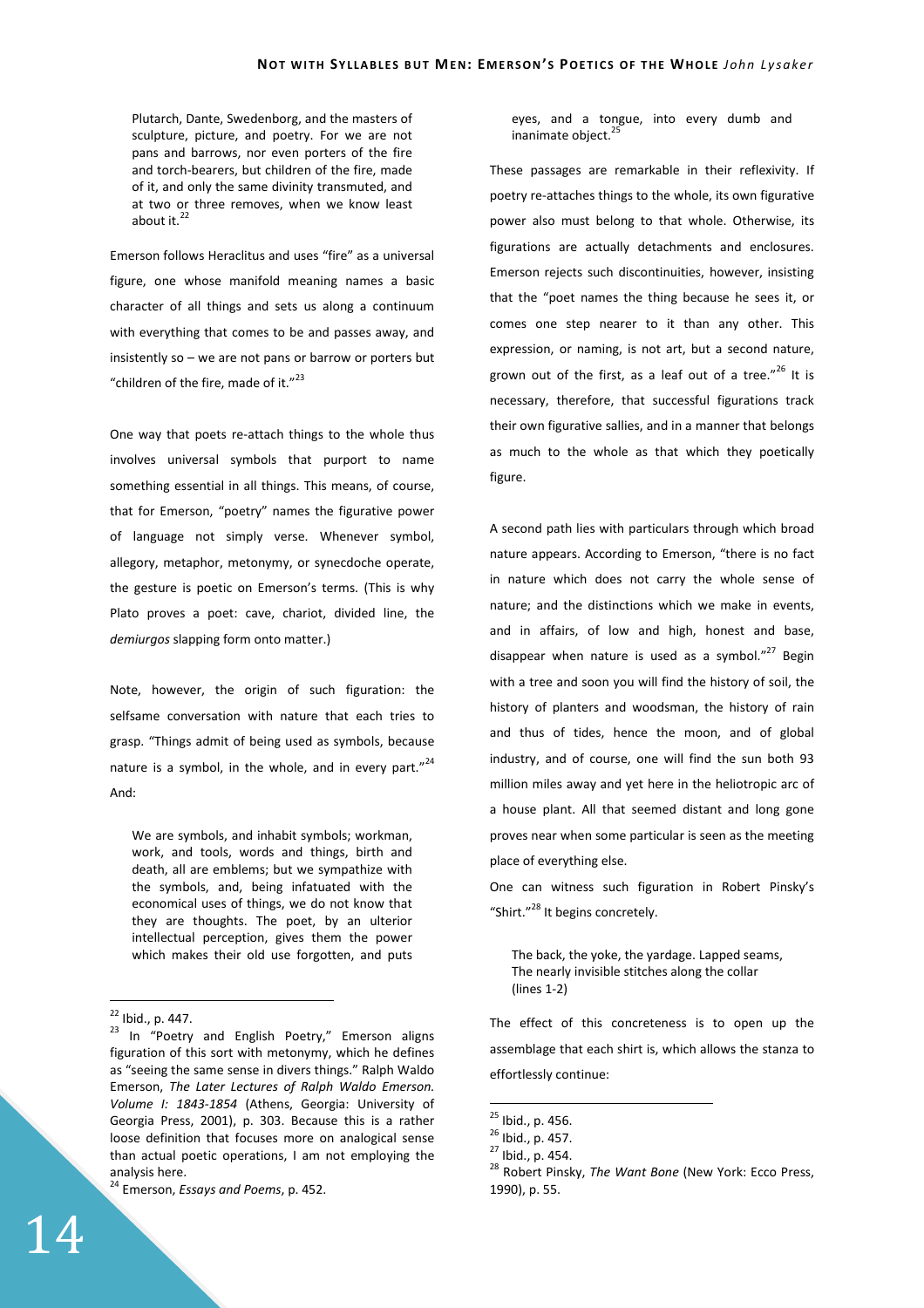…along the collar Turned in a sweatshop by Koreans or Malaysians. (lines 2-3)

And so we are off and running, finding in the shirt upon our backs a history of global labor, though our weavers may live closer to home.

George Herbert, your descendant is a Black Lady in South Carolina, her name is Irma And she inspected my shirt. … (lines 38-40)

The poem thus sets something seemingly self-contained, a shirt, into a larger economy of forces and events. And it sets itself therein as well, continuing:

…Its color and fit

And feel and its clean smell have satisfied Both her and me. We have culled its cost and quality Down to the buttons of simulated bone. (lines 40-43)

This penultimate stanza is striking in its irony and implicit reflexivity. On first blush, the speaker appears as a consumer who shares the inspector's estimation of the shirt's quality. But on another level, the speaker, who has recalled sweatshops and the Triangle Factory fire of 1911 in which 146 garment workers lost their lives, opens a dialogue with the inspector about the cost and quality of the shirt, "Down to the buttons of *simulated* bone." In other words, down to the buttons, this is an unconvincing performance, and neither thinks that what has passed through their hands is satisfactory. More importantly, in addressing Irma Herbert in the second person, the speaker sets the poem into a larger conversation with other points and persons in the network of global labor, thus re-attaching itself to the world to which it has returned our shirts – one in which, on the poem's own admission, the final word has not yet been uttered.

It is precisely because the poet unveils an enveloping world, one that so often eludes us, that he or she proves a liberating god.<sup>29</sup>

We are like persons who come out of a cave or cellar into the open air. This is the effect on us of tropes, fables, oracles, and all poetic forms. Poets are thus liberating gods. Men have really got a new sense, and found within their world, another world, or nest of worlds; for, the metamorphoses once seen, we divine that it does not stop.<sup>30</sup>

A good deal is at work in this passage. Let us begin with the notion of liberation, which runs in two directions. "In my daily work I incline to repeat my old steps, and do not believe in remedial force, in the power of change and reform," Emerson says in "Circles." "But some Petrarch or Ariosto ... breaks up my whole chain of habits, and I open my eye on my own possibilities. He claps wings to the sides of all the solid old lumber of the world, and I am capable once more of choosing a straight path in theory and practice. $^{\prime\prime}$ <sup>31</sup> Again, the issue is intellectual and practical. A genuine poetic disclosure turns us around; it interrupts old habits as it opens new vistas.

As Pinsky's poem evinces, concretion is everything in these transformations. Images focus and convert us. But atop them, or rather, through them, the poet's achievement is also somewhat formal. Once we witness a particular – a shirt, a tree, some pale light – waxing cosmological, it should dawn on us that any particular could play that role, even our own lives. In "The System," John Ashbery says this to haunting effect.<sup>32</sup>

The system was breaking down. The one who had wandered

alone past so many happenings and events began to feel, backing

 $29$  I think the use of "god" is designed to both: (a) deify the poet, rendering him or her a "divine" who provides ongoing revelation, and (b) continue the process, begun in "The Divinity School Address," of rendering Jesus ontologically unexceptional.

<sup>30</sup> Emerson, *Essays and Poems*, p. 461.

 $31$  Ibid., p. 409.

<sup>32</sup> See John Ashbery, *Collected Poems, 1956-1987* (New York: Literary Classics of the United States, Inc., 2008).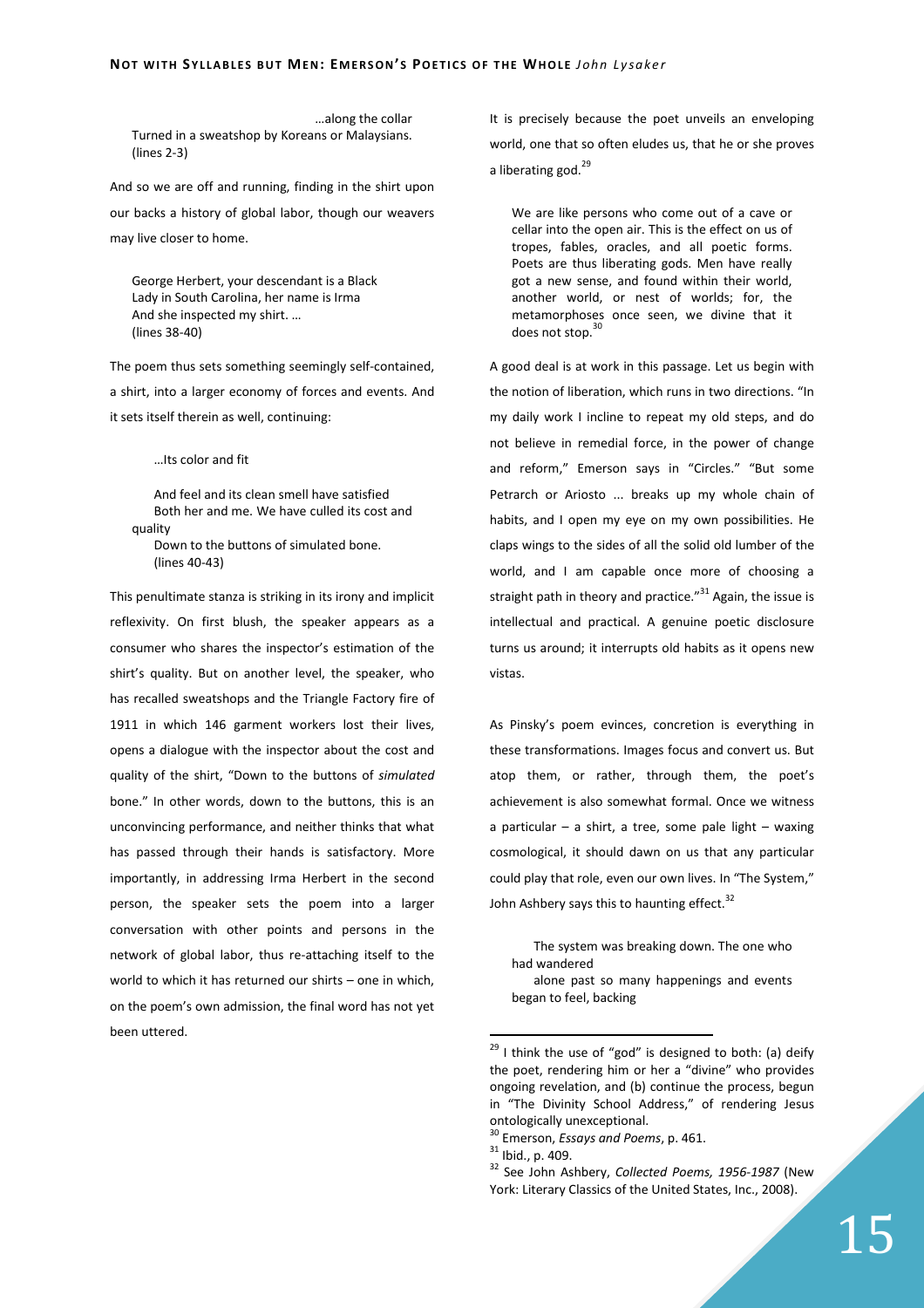up along the primal vein that led to his center, the beginning of a hiccup that would, if left to gather, explode the center to the extremities of life … (lines 1-5)

If we work toward our center atop the thought that each part relates to each, each belongs to a whole, we will undo the distinction between near and far, high and low, that is, that system of demarcation, including inside and outside, will break down. All at once, the center will be everywhere. This is quintessential Emerson. Again: "there is no fact of nature which does not carry the whole sense of nature... $n^{33}$  But that is not all. In our continuity with nature, and in nature's relentless unfolding: "There is no outside, no inclosing wall, no circumference to us." $34$  But this is a hard thought. difficult to say without risking a circumference, or rather, difficult to hear since everything seems to say it. Ashbery is right therefore to figure this realization as an occasional feeling as does in the opening lines of *Flow Chart*. 35

> Still in the published city but not yet overtaken by a new form of despair, I ask the diagram: is it the foretaste of pain it might easily be? Or an emptiness so sudden it leaves the girders whanging in the absence of wind, the sky milk-blue and astringent? We know

life is so busy,

but a larger activity shrouds it, and this is something

we can never feel, except occasionally, in small signs

put up to warn us and as soon expunged, in part

or wholly (lines  $1-11$ ).  $36$ 

With Emerson in mind, particularly the line "… character evermore publishes itself," I want to take "the published city" in terms of a thoroughly symbolic nature, one that

 $\overline{a}$ 

includes sentences and sunsets, characters and characters, one worthy of the phrase "larger activity," though it remains (and will remain) to be said what kind of "action" this is.<sup>37</sup> Second, I would add that only within the "published city" does the whole appear, that is, each appearing requires some other that indicates the appearing, if obliquely. "Direct strokes she never gave us the power to make," Emerson observes in "Experience," continuing: "all our blows glance, all our hits are accidents."<sup>38</sup> And art works are no different. "Our arts are happy hits," we find in *Society and Solitude*. <sup>39</sup> But how could it be otherwise? How could a part indicate a self-differentiating, ecstatic whole to another part, except by way of suggestion, one whose reach, affectively effective, exceeds what either part could concretely synthesize?<sup>40</sup> The whole, this larger "activity" that binds speakers, addressees, and all that concerns them (and no doubt much that doesn't), rushes into us as a feeling, a presence without circumference, a presence felt just at that point where our symbols break open and suggest more than they could possibly mean, a point where we find ourselves "like a traveler, surprised by a mountain echo, whose trivial word returns to him in romantic thunders," to return again to *Society and Solitude*. 41

<sup>33</sup> Emerson, *Essays and Poems*, p. 454.

 $34$  Ibid., p. 405.

<sup>35</sup> John Ashbery, *Flow Chart* (New York: Farrar, Strauss, and Giroux, 1991).

 $36$  In an early lecture on Michelangelo, Emerson claims that the whole cannot be understood, only felt. Ralph Waldo Emerson, *The Early Lectures of Ralph Waldo Emerson. Volume I: 1833-1836* (Cambridge: Harvard University Press, 1959), p. 101.

<sup>37</sup> Emerson, *Essays and Poems*, p. 318. Whether "activity" fruitfully accounts for the dynamics of synchronic and diachronic webs of relation is a matter I have addressed in *You Must Change Your Life*, principally through the poetry of Charles Simic, though also in terms of Ammons's *Garbage* and Stevens's "Reality is an August Activity of the Imagination." John Lysaker, *You Must Change your Life: Philosophy, Poetry, and the Birth of Sense* (State College: Penn State University Press, 2002).

<sup>38</sup> Emerson, *Essays and Poems*, p. 473.

<sup>39</sup> Ralph Waldo Emerson, *The Collected Works of Ralph Waldo Emerson. Volume VII: Society and Solitude*  (Cambridge: Harvard University Press, 2007), p. 23.

<sup>40</sup> In *Emerson's Fall*, Barbara Packer also finds the inevitability of suggestion in Emerson's poet. See Barbara Packer, *Emerson's Fall: A New Interpretation of the Major Essays* (New York: The Continuum Publishing Company, 1982), p. 193. For her, this primarily is due to nature's ongoing ecstasies. I would add that part-whole problems thicken the issue, and further note that suggestiveness has affective dimensions.

<sup>41</sup> Emerson, *The Collected Works of Ralph Waldo Emerson. Volume VII*, p. 23.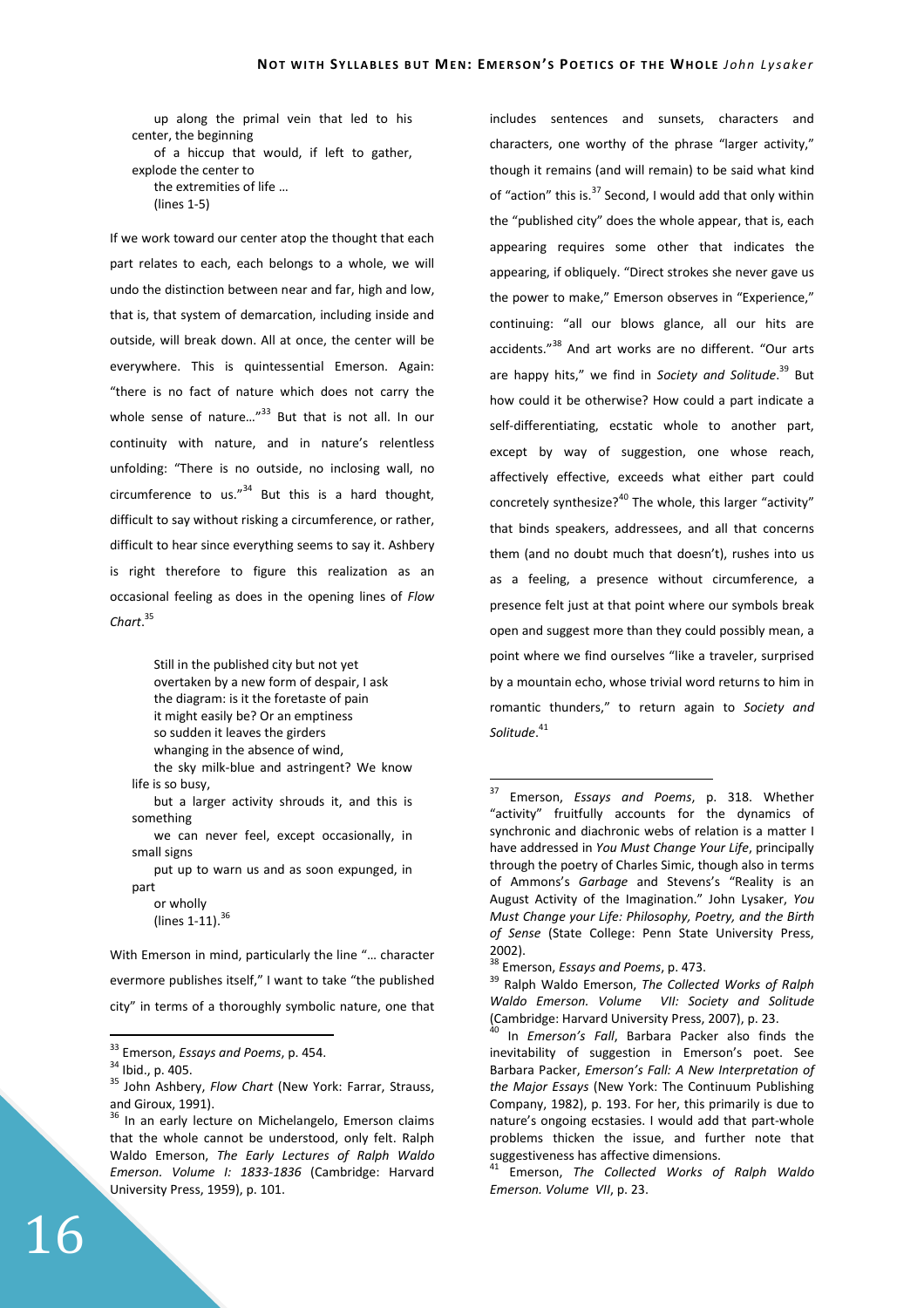In a more general way, feeling is integral to the full range of poetic liberations that Emerson imagines.<sup>42</sup> Introducing *Parnassus*, he says:

Whatever language the bard uses, the secret of tone is at the heart of the poem. Every great master is such by this power… The true inspiration always brings it. Perhaps it cannot be analyzed: but we all vield to it.<sup>4</sup>

Here we enter the murky field of voice, that characteristic tone with which a poem or occasionally a corpus addresses its subject matter and readership. Perhaps these lines from Whitman's "I Sing the Body Electric" will prove concrete.<sup>44</sup>

O my Body! I dare not desert the likes of you in other men and women, nor the like of the parts of you;

I believe the likes of you are to stand or fall with the likes of the Soul, (and that they are the soul;)

I believe the likes of you shall stand or fall with my poems – and that they are poems; (lines 131-33)

This poem overflows with enthusiasm, e.g. in the great length of each line. Interestingly, Emerson himself says: "the length of lines in songs and poems is determined by the inhalation and exhalation of the lungs," which I take to image a certain capacity for expression and thus for life.<sup>45</sup> But not just by way of line length, at least not in the case of these lines from Whitman, which brim with affirmation in the exclamation and declaration that open each line recalled: "O my Body!" "I believe..." "I

 $\overline{a}$ 

believe…" And the repetition deepens the thematic point: the body is a fit subject for praise, even veneration, since the repeated "I believe" recalls a *Credo*.

For Emerson, the poem's mood creates a space wherein one can assume the possibilities it figures. In "Persian Poetry," he writes: "Every song in Hafiz affords new proof of the unimportance of your subject to success, provided only the treatment is cordial."<sup>46</sup> In this context, "cordial" has powerful overtones, though one might miss them if one only thinks of a sweet aperitif or chocolate. But a return to the 1828 edition of Webster's dictionary gives us two other applicable meanings: (1) hearty and sincere as well as (2) invigorating and reviving.<sup>47</sup> What Emerson finds in Hafiz is a tone or mood that both radiates sincerity and invigorates whoever receives it. And in invigorating the reader, such a tone re-attaches us to the whole at the level of affect and action, that is, it recalls us from dulled habit, possibly despair, and allows us to find and pursue possibility in the world at our door.<sup>48</sup>

If we focus on the invigorating tones of certain poets, I think we can see why Emerson terms the poet the "true and only doctor." She or he gives us back a kind of youth, renewed vigor. In "Culture," Emerson suggests: "Incapacity of melioration is the only mortal distemper."<sup>49</sup> Whitman's lines, in their verve and exultation, cure such distemper. With rhythm and sound and sense they instill a visceral confidence in a life that will not treat the body as the soul's poor relation. And even Pinsky's poem is never overcome by disclosures that remind us of the bleak entanglements we wear. In

 $42$  This is true on the side of the text and the reader, as Richard Deming notes. "At the very least, I would venture to say that affect, emotional valence, is one measure of response and investment." Richard Deming, *Listening on All Sides: Towards an Emersonian Ethics of Reading* (Stanford: Stanford University Press, 2007), p. 128. I suppose I would say that it is the principal measure, even for poets as presumably "intellectual" as Ashbery, at least in efforts like "The System" and *Flow Chart*.

<sup>43</sup> Emerson, *Parnassus*, p. x.

<sup>44</sup> See Walt Whitman, *Complete Poetry and Collected Prose* (New York: Literary Classics of the United States, Inc., 1982), pp. 250-258.

<sup>45</sup> Ralph Waldo Emerson, *The Collected Works of Ralph Waldo Emerson. Volume* 

*VIII*, p. 24.

<sup>46</sup> Ibid., p. 133.

<sup>&</sup>lt;sup>47</sup> In "Poetry and Imagination," Emerson laments: "And the fault of our popular poetry is that it is not sincere." Ibid., p. 15.

<sup>&</sup>lt;sup>48</sup> Emerson reports: "It is much to know that poetry has been written this very day, under this very roof, by your side. What! that wonderful spirit has not expired! these stony moments are still sparkling and animated! I had fancied that the oracles were all silent, and nature had spent her fires, and behold! all night, from every pore, these fine auroras have been streaming." Emerson, *Essays and Poems*, p. 451. <sup>49</sup> Ibid., p. 845.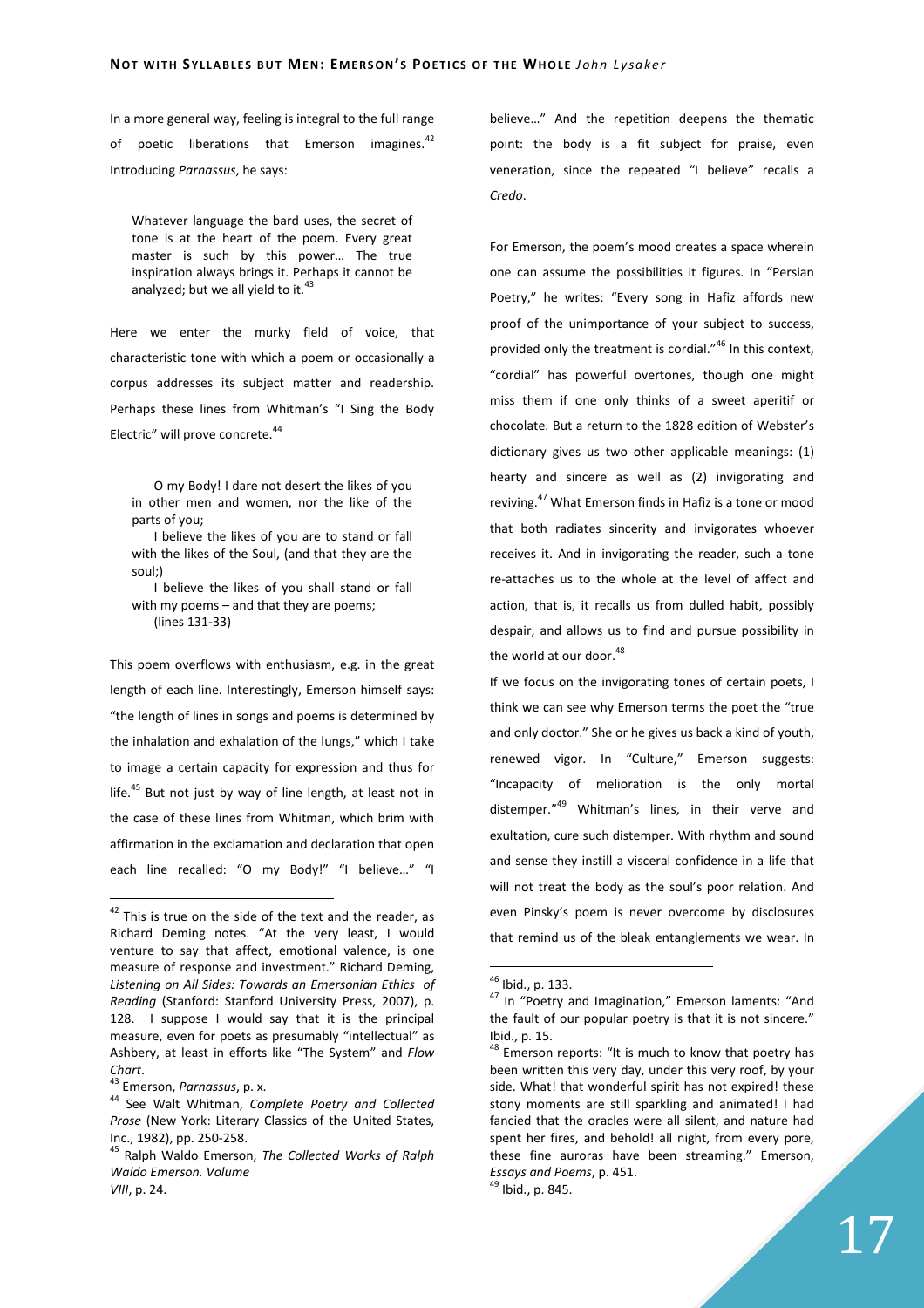fact, at the level of tone, and in the poise of its lines and images, there is a confidence that these stories can be told, and that conversations with the likes of Irma Herbert can be pursued, and that poems will help us pursue them.

In several ways, then, poets re-attach us to the whole, thus empowering, Emerson believes, our own selfexpression. Poetic figures help us see the world to which we belong (and the worlds within those worlds as well as what is, properly speaking, not a world but a "larger activity"), and in such a way that we inhabit that world with greater richness. In fact, on this view, the opening of such futures is the yet to be written verse of every truly great poem. As Emerson suggests: "He is the true Orpheus who writes his ode, not with syllables, but men."<sup>50</sup> The suggestion is not as strange as it sounds. Every poetic figuration is an action  $-$  it "adorns nature with a new thing" and "Words are also actions" – and every action a symbolic expression of the character of the actor and the ecology in which that action arose.<sup>51</sup> Emerson can thus, in a somewhat strict sense, regard the world as a poem in need of further elaboration, and he can regard each elaboration as the initiation of futures whose future poems we will be, as "principal events in chronology," to recall one of his more robust phrases. Turning to Emerson's figurations, then, the world is less a stage than a poem in the process of perpetual revision or turning, as in the turns of a trope, from *tropos*, meaning manner and style, or even way of becoming, given the root verb *trepein*, to turn. "Nature itself is a vast trope," Emerson writes in "Poetry and Imagination," continuing: "and all particular natures are tropes."<sup>52</sup> I am

happy to confess, then, that I find something startlingly plausible in Whitman's wild suggestion that the likes of bodies should stand and fall with his poems and that they are poems.

I have been working my way into some of Emerson's strongest claims on behalf of poetry, e.g. that the poet is a liberating god, the true doctor, and the inception of a chronology. I have also tried to show how and why Emerson thinks of nature and our role therein as an ongoing poem of visions and revisions that a moment might replace. But I have yet to pursue the thought that poetry is in some way a "true science." Admittedly, the claim is somewhat odd, as is the later assertion that the "Poet is a better logician than the analyzer."<sup>53</sup> I think we can track these thoughts, however. Moreover, doing so should lead us into a variety of critical contexts that will help us evaluate the position I have been elaborating.

Emerson's decision to present poetry as a kind of knowledge stems in part from a struggle with Plato that appears at various points within "The Poet," most often through rhetorical revisions. According to Emerson, the poet, contra arguments found in the *Republic*, possesses a higher kind of seeing that brings him or her closer to what is to be known, and it is on that basis that the poet leads us out of the fabled cave.<sup>54</sup> Moreover, that higher seeing does not result from the *elenchus* but from the kind of rhapsody that makes poets such a threat in the *Republic* and such silly gooses in *Ion*. Moreover, in a revision of a core image from the *Phaedrus*, Emerson orients the soul away from a mind-governed chariot towards an instinct propelled steed. "The traveler who has lost his way, throws his reins on his horse's neck and trusts to the instinct of the animal to find his road, so must we do with the divine animal who carries us through this world."<sup>55</sup> At various points, then, Emerson, often by mere inversion, insists that Plato is wrong to

 $\overline{a}$ 

<sup>50</sup> Emerson, *The Collected Works of Ralph Waldo Emerson. Volume VIII*, p. 37. This line from "Poetry and Imagination" has a partner in "Art" from *Essays: First Series*. "There is higher work for Art than the arts. … Nothing less than the creation of man and nature is its end. A man should find in it an outlet for his whole energy. … Art should exhilarate … and its highest effect is to make new artists." Emerson, *Essays and Poems*, p. 437.

<sup>51</sup> Emerson, *Essays and Poems*, p. 450.

<sup>52</sup> Emerson, *The Collected Works of Ralph Waldo Emerson. Volume VIII*, p. 7.

<sup>53</sup> Emerson, *The Later Lectures of Ralph Waldo Emerson. Volume I*, p. 304.

<sup>54</sup> Emerson, *Essays and Poems*, p. 456, 461.

<sup>55</sup> Ibid., p. 460.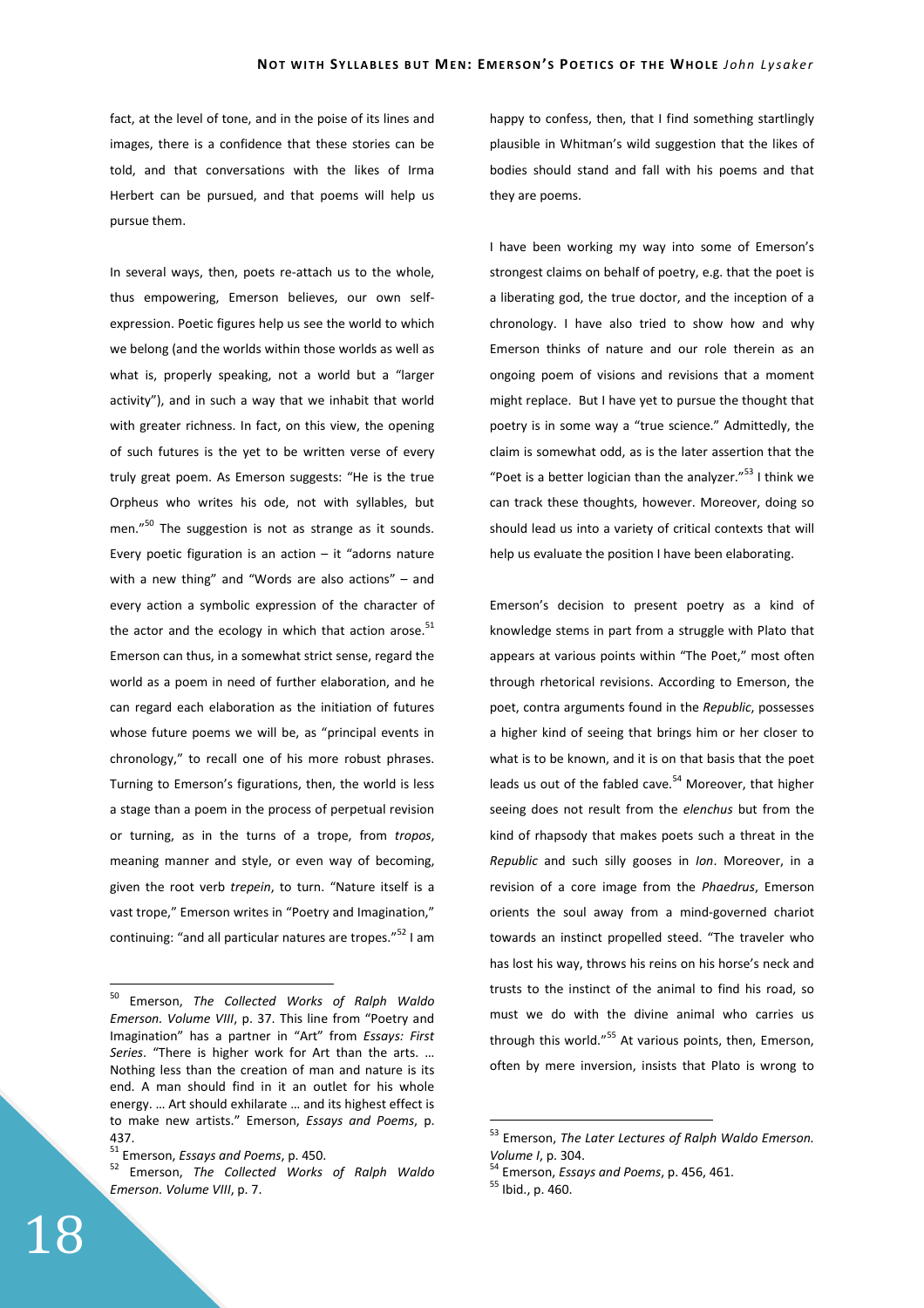distrust inspiration and its persuasions, and wrong to claim that poetry only offers replicas of replicas.

And yet, a recurring thought underwrites these revisions. According to Emerson, the poet, *qua* sayer, surpasses the knower because the poet "uses forms according to life, and not according to the form," which leads Emerson to conclude: "This is true Science."<sup>56</sup> The key to this thought is Emerson's claim that the bird can only be known through the egg and the nest. The suggestion is that the character of any being lies in its expressions (including its relations), and that no single expression – no particular form, e.g. wing, beak, flying creature, egg layer, etc. – provides the whole story of any being that becomes. It inevitably omits dimensions and mistakes a partial for a complete development. And the problem only intensifies if we move to the whole, which is Emerson's principal concern in "The Poet." Not only is the whole manifest in every part, but also in unity through dynamic differentiation such that the whole is at once tern and warbler, minnow and pitcher plant, gravity, and RNA codon. And no form can capture this dynamic multiplicity, nor its movement, nor its differentiated continuity within and across that movement, nor its appearing to poets and dullards alike. As Emerson says, "because ecstasy is the law and cause of nature, therefore you cannot interpret it in too high and deep a sense," that is, again, there is no circumference, and forms, by definition, exact just that.<sup>57</sup> But the Emersonian poet does not rest with forms. Instead, she or he presents forms that, in their

 $\overline{a}$ 

evolving interanimation, suggest the life therein, and so his or her "speech flows with the flowing of nature."<sup>58</sup>

"This preference of the genius to the parts," writes Emerson, "is the secret of that deification of art, which is found in all superior minds."<sup>59</sup> No one expects to find the meaning of a poem in one word or in all its words taken as an aggregate. So too, Emerson thinks, no one should seek a form for the whole or assemble it one necessary and sufficient condition at a time. Or, in his words: "Natural objects, if individually described, and out of connection, are not yet known, since they are really parts of a symmetrical universe, like words of a sentence..."<sup>60</sup> So too with us, that is, we are parts of a whole and our lives are drawn there-from (and thereon). And so poetry, which can indicate that whole through figure and feeling, can claim a kind of knowing that trumps a knowledge assembled out of universals, no matter how broadly (or compositely) drawn.<sup>61</sup>

Emerson's feel for poetry's power is thus epistemologically ambitious, which makes him an interesting interlocutor for someone like Richard Rorty who also prefers the poet to Platonic metaphysics. particularly with regard to languages of self-expression, or, in Rorty's words, self-creation. But Rorty eschews any epistemic register at this point, setting practices of selfcreation in direct contrast to practices of selfknowledge. $62$  As we have seen, Emerson binds the two; deeper self-knowledge enables broader and richer selfcreation. Now, on one level, Rorty could agree. Given a vocabulary, e.g. a neo-Platonic, expressivist metaphysics, certain forays might count as self-knowledge and one

 $\overline{a}$ 

<sup>62</sup> Rorty, Richard, *Contingency, Irony, and Solidarity* (Cambridge: Cambridge University Press, 1989), p. 27-8.

Ibid., p. 456. "The Poet" actually addresses a triumvirate: the sayer, the knower, and the doer. In the first Shakespeare lecture of 1835, the trio includes the Imaginative, the Reflective, and the Practical. Emerson, *The Early Lectures of Ralph Waldo Emerson. Volume I*, p. 303. Interestingly, in the 1841 lecture, "The Poet," the poet is the "universal knower and singer." Emerson, *The Early Lectures of Ralph Waldo Emerson. Volume III*, p. 357. Finally, the trio sayer, knower, doer also appears in an 1845 journal entry. See Ralph Waldo Emerson, *The Journals and Miscellaneous Notebooks of Ralph Waldo Emerson. Volume IX: 1843-1847* (Cambridge: Harvard University Press, 1971), p. 338.

<sup>57</sup> Emerson, *Essays and Poems*, p. 127.

<sup>&</sup>lt;sup>58</sup> Ibid., p. 456.

 $^{59}$  Ibid., p. 579.

<sup>60</sup> Emerson, *The Collected Works of Ralph Waldo Emerson. Volume VIII*, p. 4.

 $61$  Emerson's critique of Platonism is akin to his critique of sensuous science. "Science was false by being unpoetical. It assumed to explain a reptile or mollusk, and isolated it, – which is hunting for life in graveyards. Reptile or mollusk or man or angel only exist in system, in relation." Emerson, *The Collected Works of Ralph Waldo Emerson. Volume VIII*, p. 5.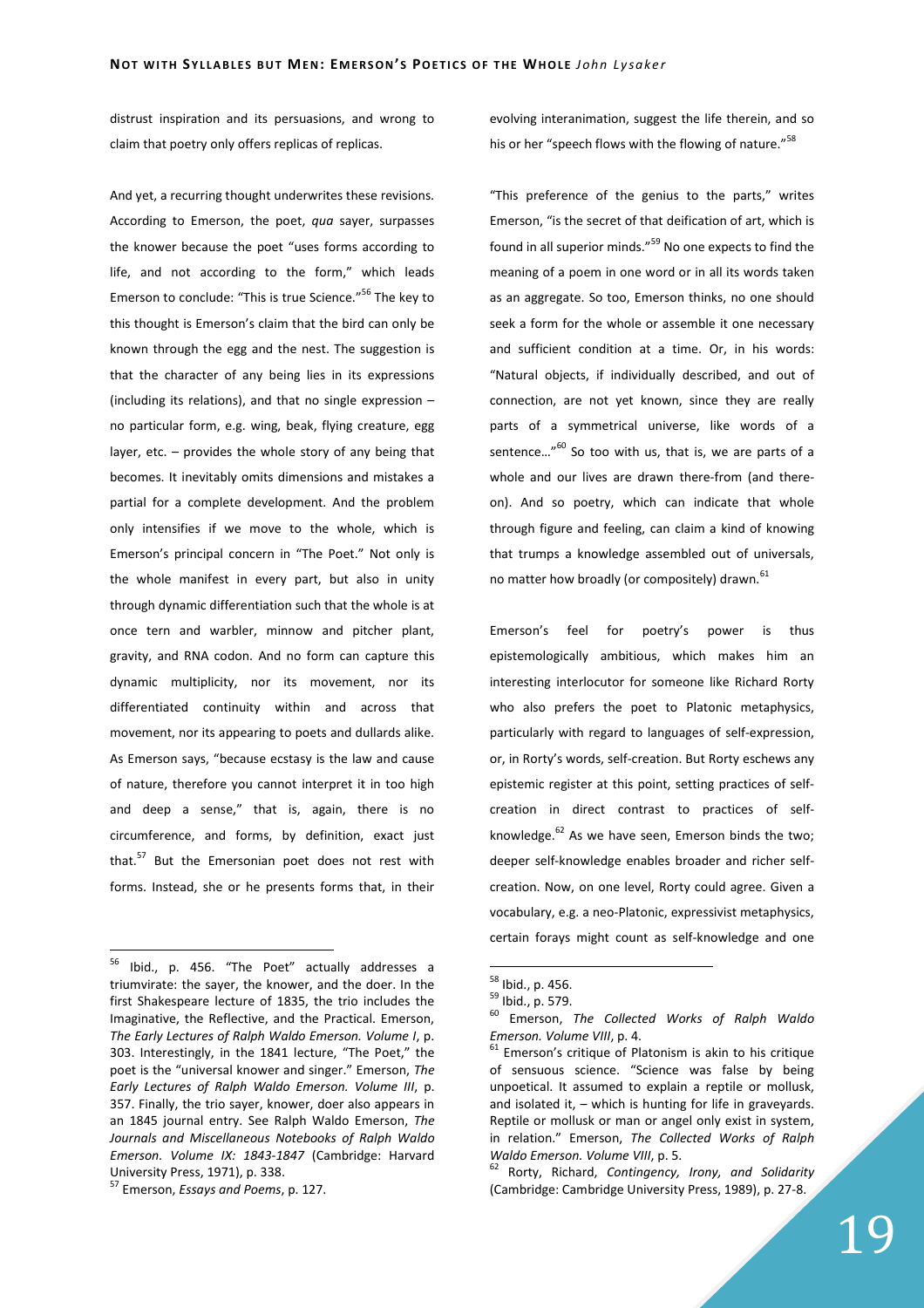might revise a life on that basis, e.g. one might no longer eat animal flesh upon discovering that nature does not admit of fundamentally distinct natural kinds but is rather continuous. But vocabularies are invented not discovered and thus local gains in self-knowledge lose their epistemic sheen when their dependence on nonreferential, hence non truth-functional vocabularies becomes apparent.

If we follow Emerson here, an interesting argument awaits. First, Emerson could agree that there are no finished or final vocabularies. As he says in "Circles," in a line partially cited above:

Every ultimate fact is only the first of a new series. Every general law only a particular fact of some more general law presently to disclose itself. There is not outside, no inclosing-wall, no circumference to us.<sup>63</sup>

Moreover, Emerson acknowledges the perspectival nature of every orientation. In "The Poet," he locates creativity in moods to which the poet resigns him or herself.<sup>64</sup> And then in "Nominalist and Realist," he exclaims: "If only we could have security against moods!" and be certain that today's inspiration would not be replaced by tomorrow's despair or, worse still, the "same immeasurable credulity will be demanded for new audacities."<sup>65</sup> But does it follow from our subjection to apparently inevitable and incalculable successions that we should abandon any epistemic sense with regard to phenomena like vocabularies?

I think Emerson believes that at least one epistemic dimension persists in events of poetic figuration; call it a concern for phenomenological fit. According to Emerson, poetry involves an "abandonment to the nature of things," which requires "suffering the ethereal tides to roll and circulate through him: then he is caught up into the life of the Universe..."<sup>66</sup> As the language of

 $\overline{a}$ 

"abandonment" and "suffering" indicate, phenomenological fit is not determined according to egological acts that compare concepts and sense data. Rather, mood and feel run the show, as when we say that something doesn't sit right with us. But let me be more concrete.

Rorty presents psychoanalysis as an instance of strong poetry fit for projects of self-creation.<sup>67</sup> He valorizes it because it grants everyone their own personal, epic drama, as opposed to Nietzsche, who reviews most lives like Peter Warlock purportedly reviewed the music of Vaughan Williams: "a little too much like a cow looking over a gate." But is a democratic air sufficient to recommend psychoanalysis as a language for selfcreation? Rorty prefers this line of evaluation because it relies on terms like "useful" and "interesting" as opposed to "true" or "false." But doesn't a vocabulary have to make sense in a general way? Doesn't it have to sit right with us? Repression, displacement, and sublimation – these terms make a good deal of sense in our conversation with nature, whereas the thought of libidinal energy running like steam through pipes fares less well for many. But the issue is not whether Freud works *for you*. Rather, my point concerns how it *works or does not work*, and to that question, phenomenological fit seems relevant. Emerson thus seems justified when he claims: "The condition of true naming, on the poet's part, is his resigning himself to the divine *aura* which breathes through forms, and accompanying that."<sup>68</sup>

I suppose Emerson would have another worry about Rorty's impatience with the language of self-knowledge within practices of self-expression. What are we to make of tropes like "vocabulary"? I ask because it seems to function like a circumference beyond which we cannot

<sup>63</sup> Emerson, *Essays and Poems*, p. 405.

<sup>64</sup> Ibid., p. 458.

<sup>65</sup> Ibid., pp. 586-587.

 $<sup>66</sup>$  Ibid., p. 459.</sup>

<sup>67</sup> Rorty, *Contingency*, pp. 30-36.

<sup>68</sup> Emerson, *Essays and Poems*, p. 459. This is not to suggest that phenomenological fit, any more than a feeling of certainty, will answer the skeptic or secure a path to things in themselves. But Emerson does not take those projects to have the last word on whether epistemic concerns should persist in our efforts to arrive at genuine self-expression.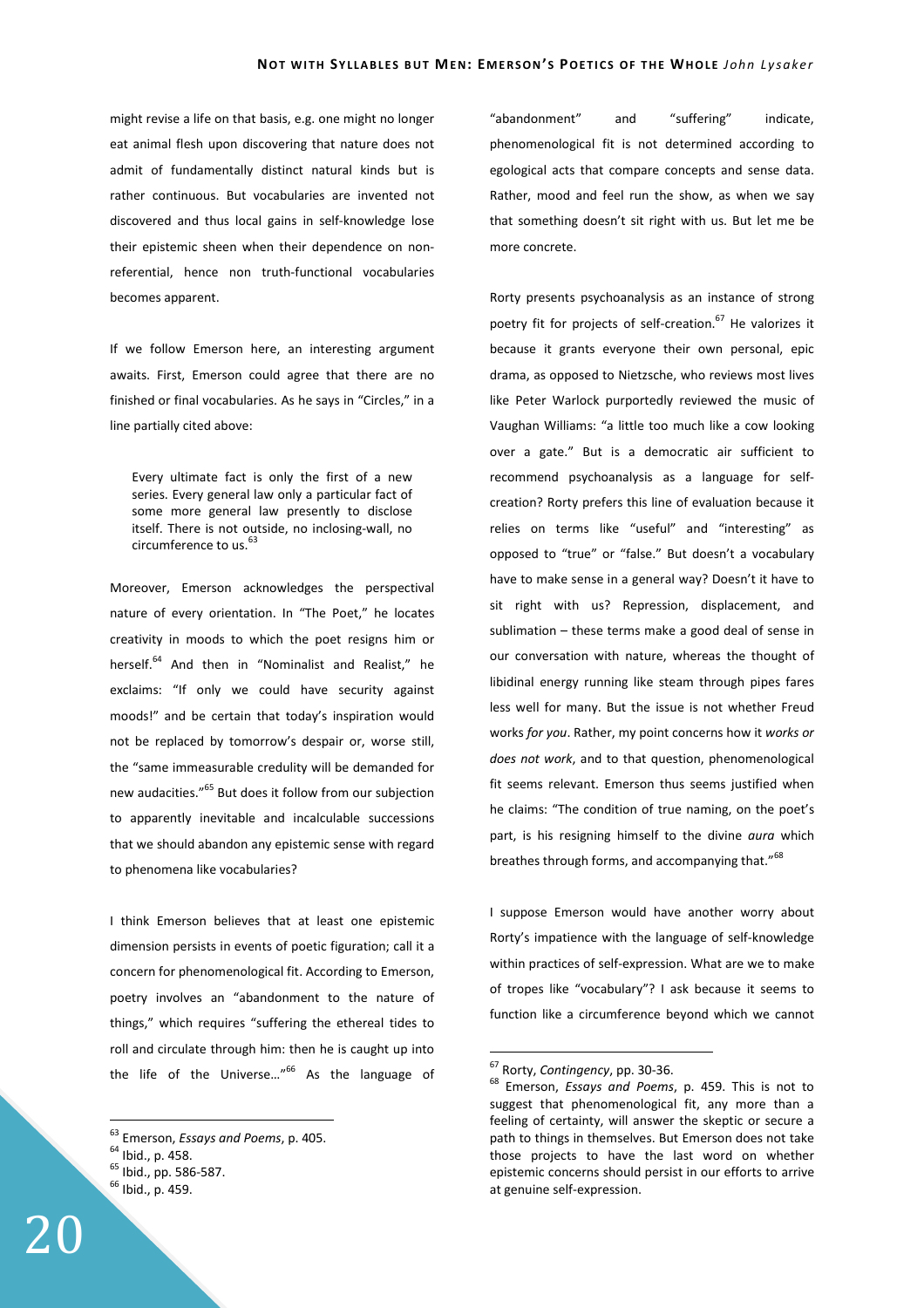reach, even though it invites all kinds of questions. For example, how are vocabularies acquired in the process of human development? One might reply, 'they are acquired as we learn a language,' but what learning processes are operative in that transition? The question is a forceful one because it indicates that in order for the form "vocabulary" to do the work it does, it arises in the course of a life already unfolding, that is, in order to account for its own emergence, the rhetoric of a "vocabulary" must reach beyond its limits. Similarly, one can ask: are vocabularies discrete? Clearly not, so how do they interact? How do Newtonian mechanics and psychoanalysis interact? Where do they meet? Again, the questions have force because they rush to the limit that "vocabulary" marks and push into questions of genesis, of emergence, transformation, and decay.

At points of genesis and transformation, Rorty begins to appear rather Kantian. I say this because the term "vocabulary" seems to frustrate lines of inquiry that the term itself awakens. Ask about the genesis of a vocabulary and one will meet with the claim that such questions only can arise and be pursued within a vocabulary. In other words, for Rorty, "vocabulary" *functions* as an a priori condition for the possibility of experience, inquiry, or poetry, and I think Emerson would resist the drift of "vocabulary" to the point of a quasi-Kantian limit. "There is not outside, no inclosingwall, no circumference to us," he insists, and rightfully so. Not only do vocabularies have origins and porous limits, thus indicating a site where they emerge and interact, but the very term has its own porous lineage as well, e.g. in Dewey's "pattern of inquiry," Quine's "web of inquiry," and Kuhn's "paradigms," as well in the various situations to which each term is a response. It thus strikes me that "vocabulary" itself gives the lie to the limit it would police. Or, to put the matter in Emersonian terms, whenever "vocabulary" marks a limit that cannot be surpassed its advocates use life according to a form when they should be using forms according to life.

Given Rorty's pragmatism, I realize the irony of my charge. But Rorty's focus on the "useful" and "interesting" takes its leave from certain commitments that do not seem open to revision, and the rhetoric of "vocabulary" is one. Another, one Emerson would also resist, involves the pragmatic strategist who picks and chooses among vocabularies according to his or her purposes, e.g. psychoanalysis for private lives, liberalism for public ones. According to Emerson, it is unthinkable that we could choose our basic orientations in the cosmos, and poetry makes this plain. "In our way of talking," Emerson writes, "we say, 'That is yours, this is mine;' but the poet knows well that it is not his; that it is as strange and beautiful to him as to you..."<sup>69</sup> On Emerson's terms, our bearings take their leave from events that claim us prior to anything like choice. "He is the poet, and shall draw us with love and terror, who sees, through the flowing vest, the firm nature, and can declare it."<sup>70</sup> But we need not be swayed by Emerson's  $account - call$  it a phenomenology of conversion – in order to see a more general point. To the degree that the pragmatic reckoner is a rhetorical figure which functions as a practical substratum in Rorty's thought, it circumscribes our condition in a manner that, like "vocabulary," unconvincingly suppresses its own genesis and the waves of relations that circulate along, through, and beyond the hem of any circumference.

In this recollection of Emerson's feel for poetry, I have been defending Emerson's enthusiasms against possible objections from the likes of Plato and Richard Rorty. My hope is that such contrasts allow the power of Emerson's position to appear in starker relief. I think the same might result from another contrast, though this one involves one of Emerson's strongest readers, Stanley Cavell. In particular, I want to use Emerson's career-long affirmation of poetry to resist Cavell's efforts to set Emerson along a continuum shared by Wittgenstein's pronouncement in section 116 of *Philosophical Investigations*, namely that: "What *we* do is lead/bring

<sup>69</sup> Emerson, *Essays and Poems*, p. 466.

<sup>70</sup> Ibid., p. 465.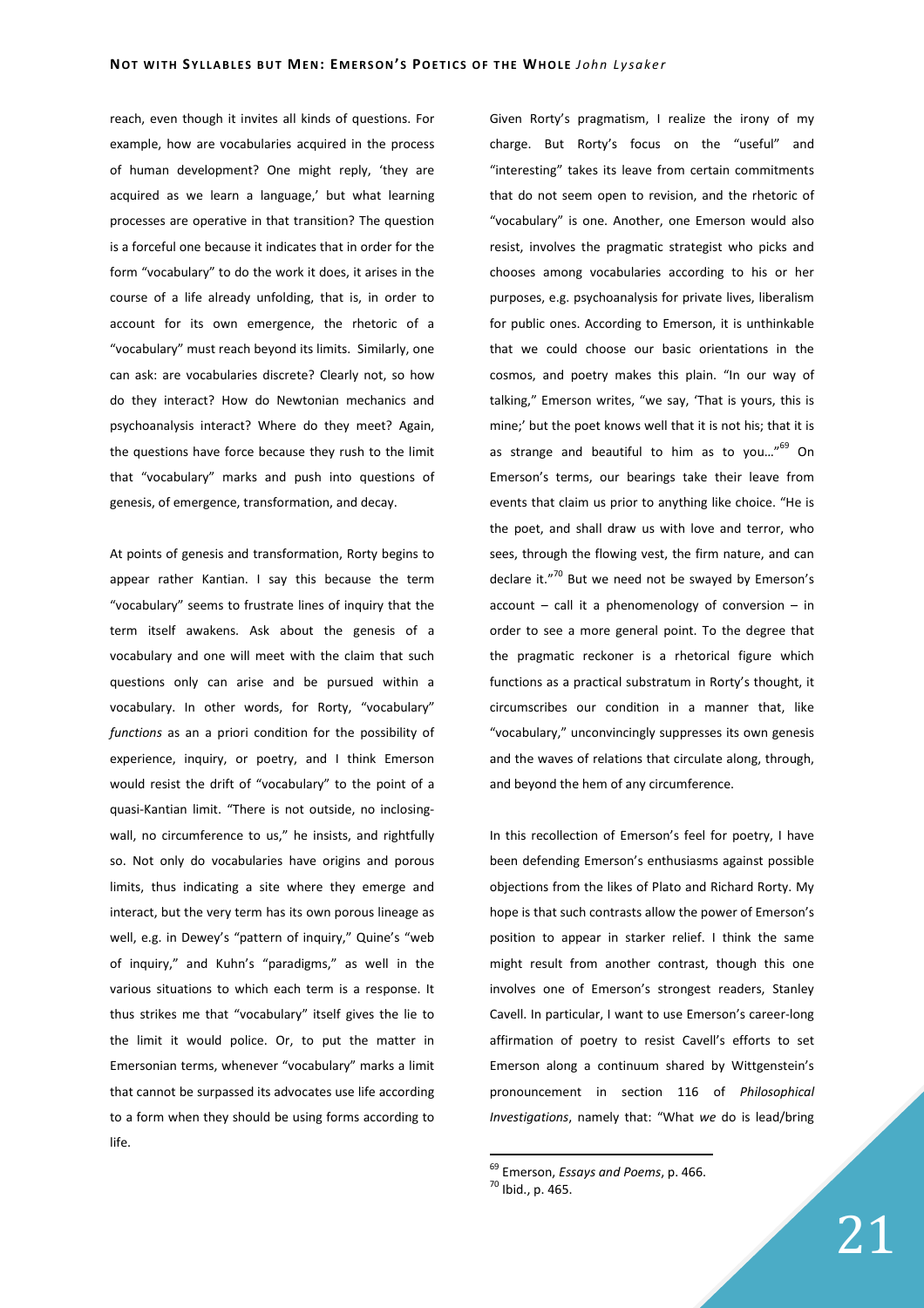[*führen*] words back from their metaphysical to their everyday use."71

Cavell connects Emerson's thought to section 116 of *Philosophical Investigations* in several places.<sup>72</sup> I find the richest connection in the "Introduction" to *Conditions Handsome and Unhandsome*.

Wittgenstein's return of words to their everyday use may be said to return words to the *actual life of language* in a life momentarily freed of illusion; Emerson's return of words may be said to return them to the *life of language*, to language and life transfigured, as an eventual everyday.<sup>73</sup>

What strikes me as odd is the perceived analogy between (1) a return to the "actual life of language," what Wittgenstein names their *Heim*, their home, which he casts in terms of the everyday, the *alltäglich*, and (2) a return to the "life of language," what in Emerson's terms can only be the whole, and thus a good deal more than language, as we have seen, though one should also note that for Emerson, the poet "has no definitions, but he is commanded by nature, by the living power which he feels to be there present."<sup>74</sup> But even setting aside Cavell's presumption regarding life and language, I don't see how the "life of language" on Emerson's terms can be thought in terms of the everyday uses that

Wittgenstein presents as the home of philosophical terms like knowledge, being, object, I, sentence, name, etc. I say this because Emerson repeatedly presents the poet as abandoning conventional usages. "His mastery of his native tongue was more than to use as well as any before," Emerson says of Milton; "he cast it into new forms. He uttered in it things unheard before."<sup>75</sup> And all to the good since everyday usage often fails to keep pace with souls that become – "the experience of each new age requires a new confession, and the world seems always waiting for its poet."<sup>76</sup>

Now, one might recall me to Emerson fondness for the low and the common, to use the language of "The American Scholar," or to his observation in "The Poet" that the "meaner the type by which a spiritual law is expressed, the more pungent it is, and the more lasting in the memories of men." $77$  Fair enough, but these mean types are not left in the hands of everyday usage, hence Emerson's insistence that the person of "poetic temperament … delights in this victory of genius over custom."<sup>78</sup> In short, I think poetry names an event that transgresses the dictates of everyday usage in a manner that is difficult to square with Wittgenstein's language of "everyday" and "home." And one sees this in Pinsky's poem "Shirt." The poem transforms our sense of "shirt," turning the word and the clothes we wear into allegories of global labor, alienated labor, and the history of exploitation that haunts the garment industry. But it does not do so by returning the word to any everyday meaning. Now, to be fair, achievements like Pinsky's may underwrite an "eventual everyday," which is to say, they may transform us (to recall Cavell's gloss of Emerson), but again, the how of this transformation seems to have little in common with the labor of returning philosophically twisted words to their home in ordinary language.

 $\overline{a}$ 

<sup>71</sup> See Ludwig Wittgenstein, *Philosophical Investigations* (Oxford: Blackwell Publishers, 2001). To be clear, my resistance is not to the whole of Cavell's reading; far from it, as my *Emerson and Self-Culture* makes clear. Cavell's feel for Emerson's non-conformist, revisionary writings, like Poirier's feel for Emerson's punning, is exemplary.

<sup>72</sup> I know of five: Postscript A to "Being Odd, Getting Even," in: *In Quest of the Ordinary* Chicago: University of Chicago Press, 1988), pp. 130-136; "Finding as Founding: Taking Steps in Emerson's 'Experience'," in: *This New Yet Unapproachable America: Lectures after Emerson after Wittgenstein* (Albuquerque: Living Batch Press, 1989), pp. 77-118; the "Introduction" to *Conditions Handsome and Unhandsome* (Chicago: University of Chicago Press, 1990), pp. 1-32; "Aversive Thinking" from the same volume (pp. 33-63); and "Emerson's Constitutional Amending," in: *Philosophical Passages: Wittgensetin, Emerson, Austin, Derrida* (Cambridge: Blackwell Publishers, 1995), pp. 192-214.

 $73$  Cavell, "Introduction," p. 21 – emphases added.

<sup>74</sup> Emerson, *Essays and Poems*, p. 454.

<sup>75</sup> Emerson, *The Early Lectures of Ralph Waldo Emerson. Volume I*, p. 153.

<sup>76</sup> Emerson, *Essays and Poems*, p. 450.

<sup>77</sup> Ibid., p. 545.

<sup>78</sup>Emerson, *The Early Lectures of Ralph Waldo Emerson. Volume I*, p. 346.